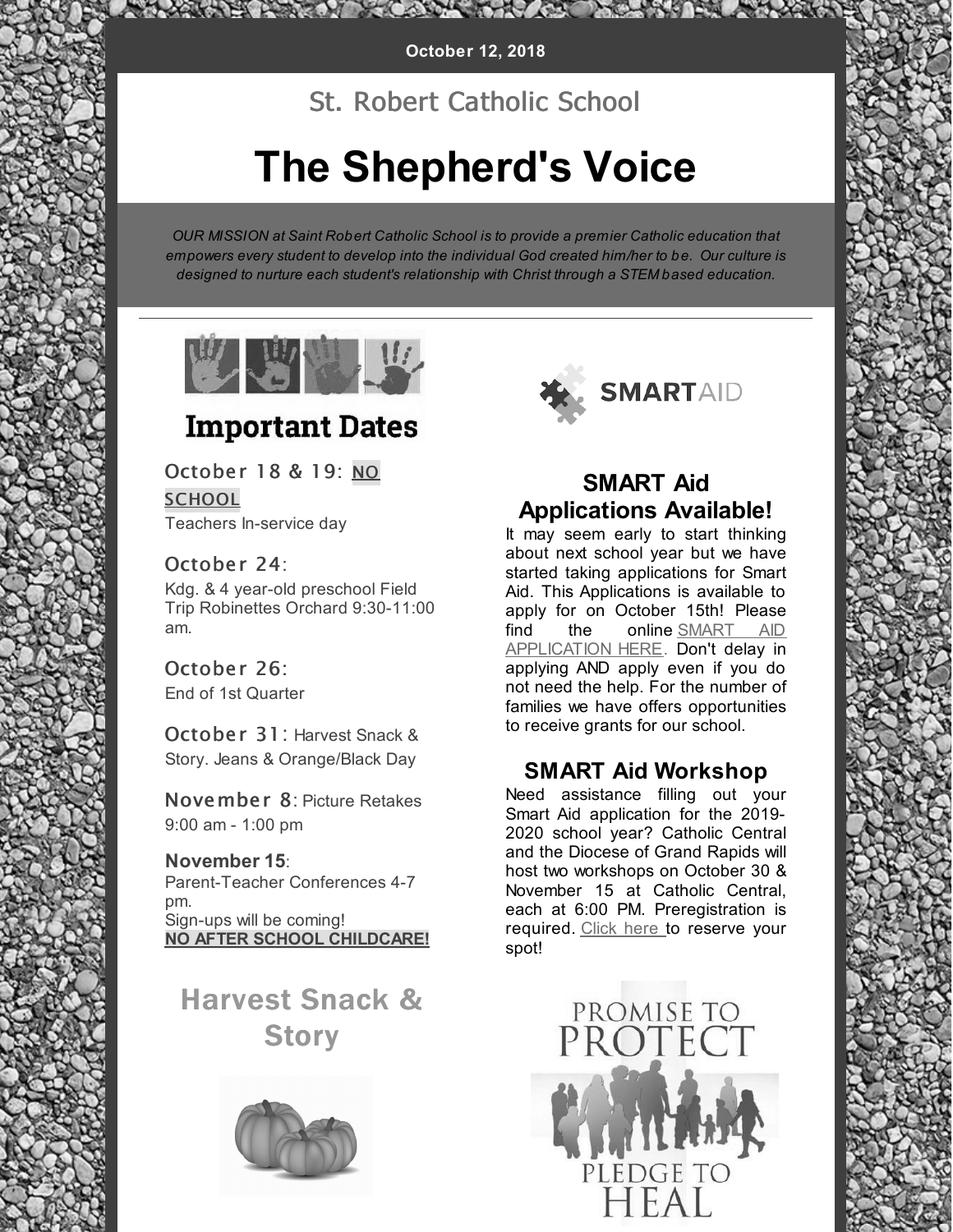Halloween at St. Robert School will be celebrated with a special Harvest Snack & Story. Students will come together for a special story and to share a Halloween snack on October 31st. Please see additional information along with donations needed [HERE](http://files.constantcontact.com/5f437f96701/d49b77bc-07c7-481c-b1bd-b215aa61099d.pdf)!

Jeans & Orange & Black may be worn!

### **Protecting God's Children Virtus Classes Offered**

The Diocese will be holding Virtus classes for you to attend if you plan to volunteer at school or church at the following locations:

[Protecting](https://mail-attachment.googleusercontent.com/attachment/u/0/?ui=2&ik=04b100d4f0&attid=0.2&permmsgid=msg-f:1613766579691810396&th=1665402774ed6e5c&view=att&disp=inline&realattid=f_jn0dgp9m1&saddbat=ANGjdJ_WrPoHxHOKxhtxGCUktM-DGvVeDT1viVcHK5MuWMfK2wnvyR2sj0pS9bx0MFMa8R5jweM4v6ePu9fNvALeagpTpGfpoFO2mKalP8EiYlOSAmi89zkCi4u_fj59qwWF-dZ6FyLFJKENIKb1CsSFzUJgkK6zLAQNNsNP9NAodjSMA7INyI-Zh60CtwVEU0xsXQIafwxKVksDDWpbsCOFkPty3VHnTir01idZhdu9eKmHe1943H8xOcgzj-1IixrFGkG4WLrF1W1FzeNpQEn74_ApJSBHvyuVSXUVI9VxFiDbjGDEm9MOzqJ1d9F_c8SnPaJ6BQoaRcbFMTFcKWJnoITdJ6ehnniP_hz4KgFBVnIT1rse8gDE-0Cfe8gro3DpWC2Ad_zb-2XFJaALojMtl6jDsapPppgxJ_vHjUdWZrkwzGvvPrBYorbjr_4SMtLatl2lZrKwAmU5gmV6FXq0foBW0kt42ruq0gO_wujhKt2GzmAeDiIA81o2sK3ljTQeSznZ7s9xTquFgpsrt7-KO1RMxiLU4xXLKJXry8eOb5lOTfZ_n_MoXcg77pP2tmaj5GLqHNVCxA_bzP0uSMbR1ou9SwWTC0_6wLFQXRuaywz67LfvTeY2zcAFcaC8D3OuxWs6-dFV7y3qzX5w) God's Children - Virtus Classes **Offered** 

#### **Virtue of the Week**

The next few weeks we will talk about **COURTESY** with our students. What it means to show courtesyto others, being courteous when we share toys, talk to our friends, teachers, and parents. Praythe following prayer with your children to help them show courtesyto all!

#### *Dear Jesus,*

*Help me to show respect towards others in my words, manners, and body language. Amen*



Visit our [website](http://www.strobertschoolada.org)

**ANTICOLOGICAL** 

A CHANGERY

**ANGELIA** 

**MARKET** 

1000